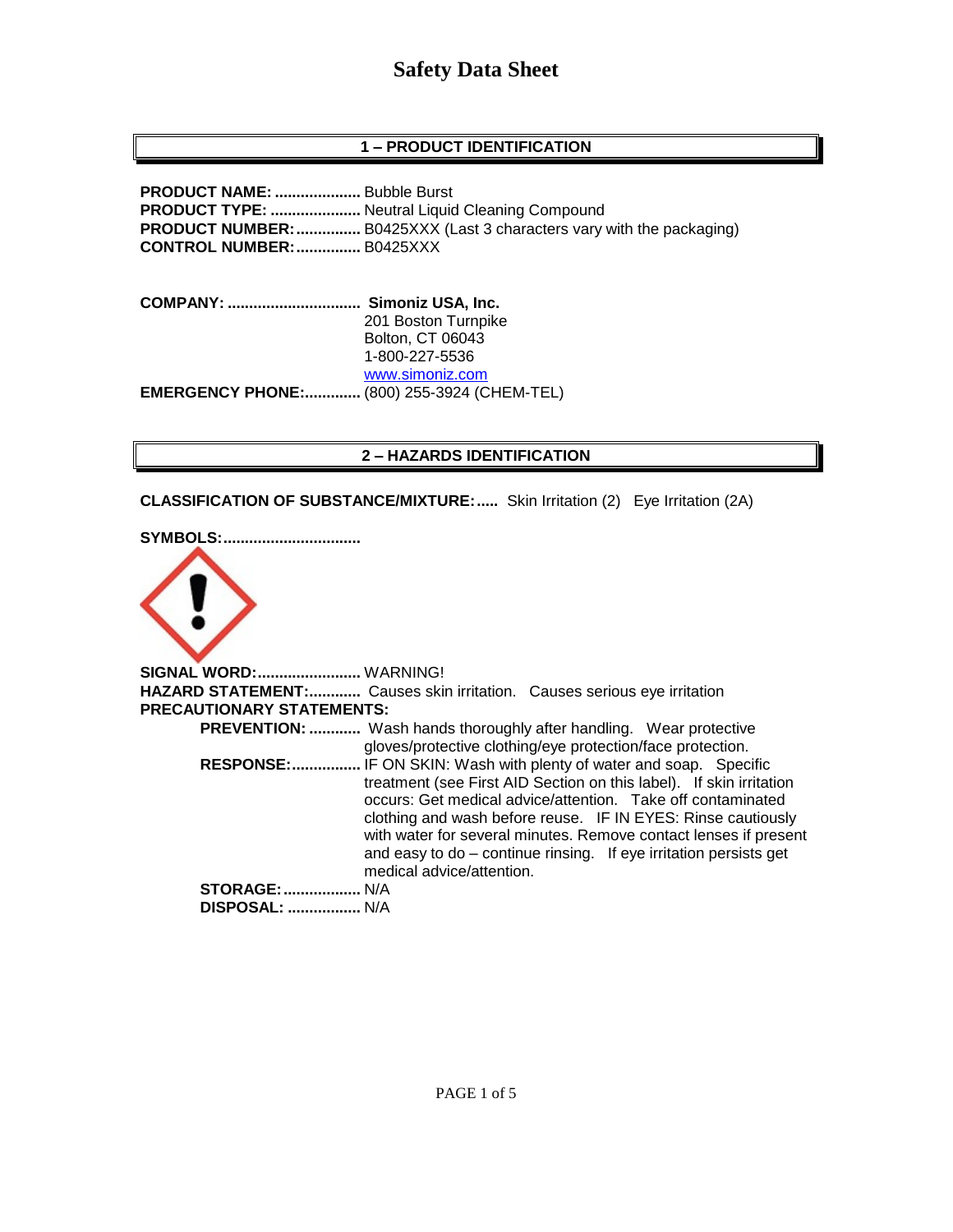### **3 – COMPOSITION / INFORMATION ON INGREDIENTS**

**INGREDIENT C.A.S. NUMBER** Water 7732-18-5 Sodium Dodecylbenzene Sulfonate 25155-30-0 Fragrance Not Listed

Percentages of ingredients are being withheld as trade secret information. This information will be disclosed as necessary to authorized individuals

#### **4 – FIRST-AID MEASURES**

|                        | <b>BREATHING (INHALATION):</b> If victim shows signs of discomfort or irritation, remove to fresh |
|------------------------|---------------------------------------------------------------------------------------------------|
|                        | air. If symptoms persist, get immediate medical attention.                                        |
|                        | <b>SWALLOWING (INGESTION): .</b> DO NOT INDUCE VOMITING! Drink a large quantity of water or       |
|                        | milk. Do not attempt to give liquids to an unconscious person.                                    |
|                        | Get immediate medical attention!                                                                  |
| EYES:                  | Ingestion. Not likely to be inhaled in dangerous amounts.                                         |
| <b>SKIN (DERMAL): </b> | . Flush from skin and clothing with large amounts of fresh water. If                              |
|                        | irritation persists, consult physician. Wash contaminated clothing                                |
|                        | before wearing.                                                                                   |

#### **5 – FIRE-FIGHTING MEASURES**

**FLASHPOINT:...........................** This product is non-flammable. **EXTINGUISHING MEDIA:.........** This product is non-flammable. Use extinguishing media suitable for materials already burning. **SPECIAL FIRE FIGHTING PROCEDURES: ............**Firefighters working in areas where this product is present should be equipped with an approved, fully enclosed SCBA. **UNUSUAL FIRE AND EXPLOSION HAZARDS:......**None known.

### **6 – ACCIDENTAL RELEASE MEASURES**

**SPILL PROCEDURES:.............** Dike to prevent spillage into streams or sewer systems. Consult local, state and federal authorities.

**WASTE DISPOSAL: .................** As recommended by local, state and federal authorities.

### **7 – HANDLING and STORAGE**

**STORAGE:................................** Store in a cool, well ventilated area. Avoid overheating or freezing.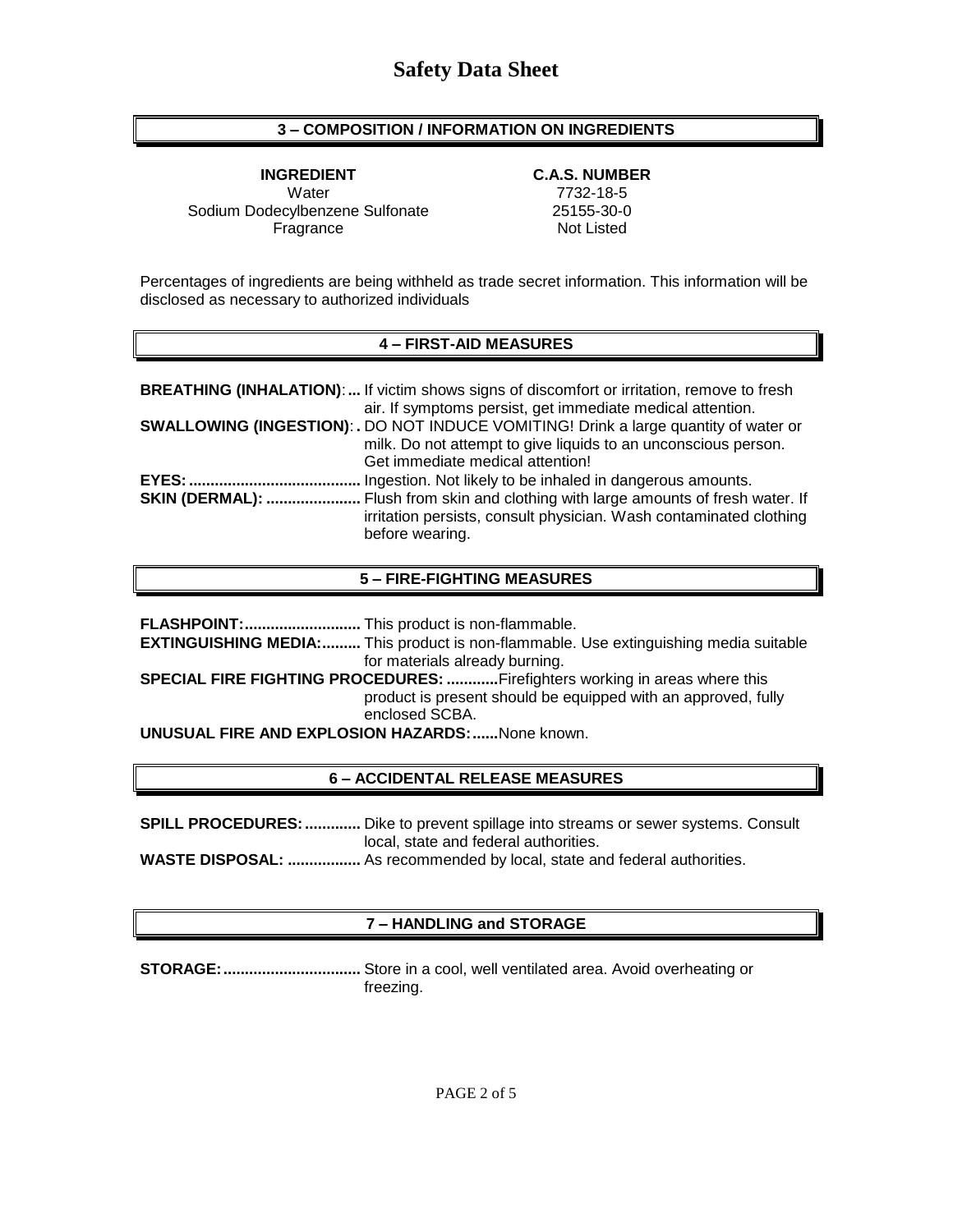**HANDLING:...............................** Under normal use according to label instructions, special protection should not be necessary. Wear eye protection if product is likely to splash.Do not place this product in an unmarked container! Keep away from children! Spilled material is slippery.

### **8 – EXPOSURE CONTROLS / PERSONAL PROTECTION**

**RESPIRATORY PROTECTION:**Not usually needed in well-ventilated areas. If needed, use a NIOSH approved respirator.

**PROTECTIVE CLOTHING:.......** Nitrile or PVC gloves, and chemical splash goggles. **ADDITIONAL MEASURES: ......** Under normal use according to label instructions, special protection should not be necessary. Wear eye protection if product is likely to splash.Do not place this product in an unmarked container! Keep away from children! Spilled material is slippery.

| <b>C.A.S. NUMBER</b> | PEL                   |
|----------------------|-----------------------|
| 7732-18-5            | No limits established |
| 25155-30-0           | No limits established |
| Not Listed           | No limit established  |
|                      |                       |

#### **9 – PHYSICAL / CHEMICAL PROPERITES**

**APPEARANCE & ODOR: .........** Reddish pink transparent liquid, pleasantly scented. **ODOR THRESHOLD: ...............** N/A **pH:.............................................** 7.0-8.5 **MELTING POINT: .....................** 210 degrees F. **FREEZING POINT: ...................** N/A **BOILING POINT:.......................** 210 degrees F. **BOILING POINT RANGE:.........** N/A **FLASHPOINT:...........................** This product is non-flammable. **EVAPORATION RATE:.............** N/A **FLAMMABILITY (solid/gas):....** N/A **EXPLOSION LIMITS:................** N/A **VAPOR PRESSURE: ................** N/A **VAPOR DENSITY (AIR=1):.......** Greater than 1. **SPECIFIC GRAVITY:................** 1.06 **SOLUBILITY IN WATER: .........** Completely soluble. **PARTITION COEFFICIENT: .....** N/A **AUTO-IGNITION TEMPERATURE:..........................**N/A **DECOMPOSITION TEMPERATURE: ......................**N/A **VISCOSITY: ..............................** Slight body

#### **10 – STABILITY and REACTIVITY**

**STABILITY:...............................** Stable under normal conditions.

PAGE 3 of 5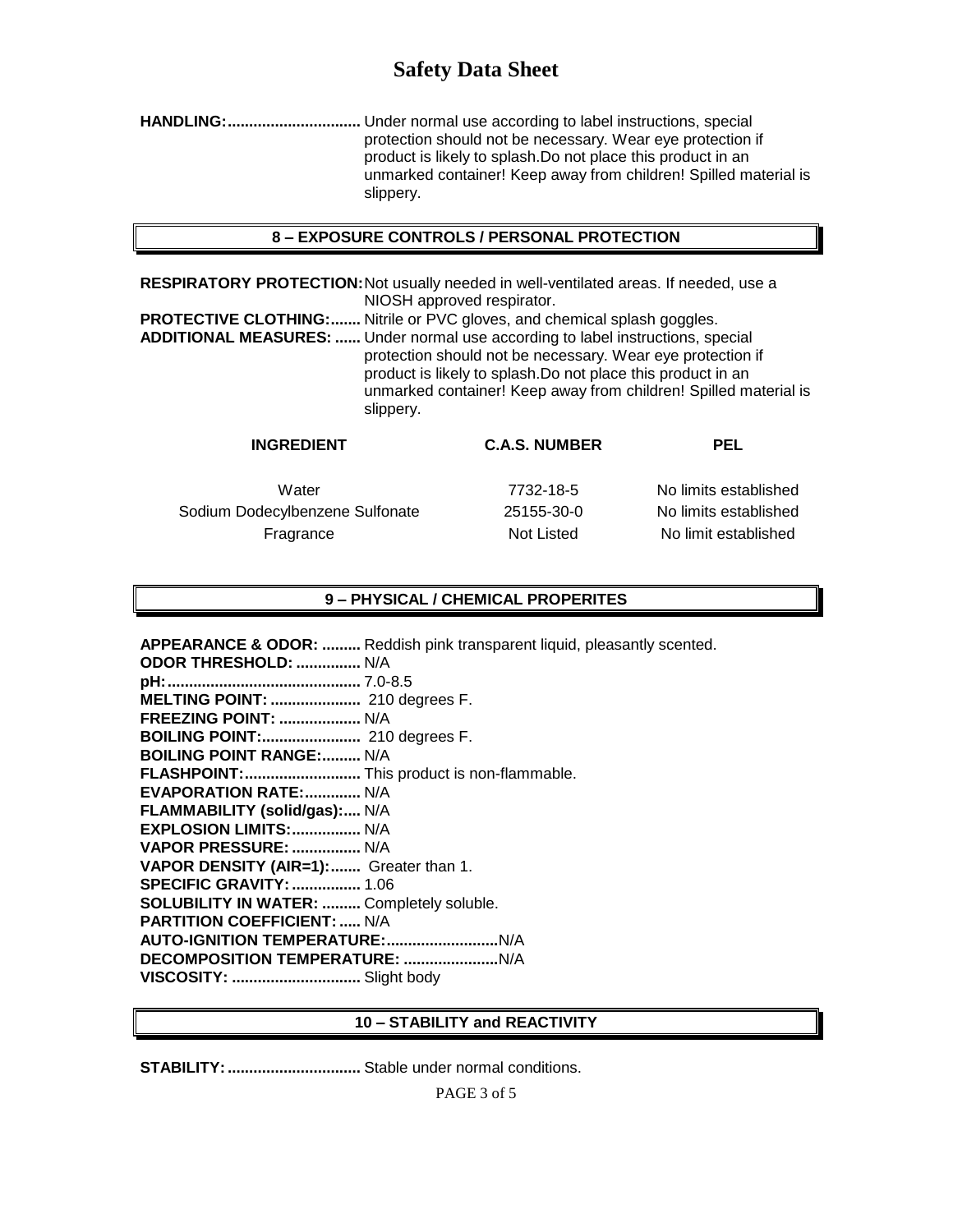HAZARDOUS DECOMP.: .......... This product not known to polymerize. **INCOMPATIBILITY:..................** Do not mix with other chemicals.

### **11 – TOXICOLOGICAL INFORMATION**

**ROUTE(S) OF ENTRY:.............** Ingestion. Not likely to be inhaled in dangerous amounts. **LISTED CARCINOGEN: ...........** None over 0.1%. **MEDICAL CONDITION AGGRAVATED:..................**May aggravate pre-existing dermatitis. **INHALATION:............................** Not likely to be inhaled in hazardous amounts. Maintain adequate ventilation in the work area. **INGESTION:..............................** This material can cause irritation to the stomach and esophagus if ingested. **EYES:........................................** May cause eye irritation. **SKIN (DERMAL): ......................** This product may cause irritation or redness of the skin. **ACUTE TOXICITY\* (ORAL):…… .............................**>2000 mg/kg **ACUTE TOXICITY\* (DERMAL):.. .............................**>2000 mg/kg **ACUTE TOXCITY\* (INHALATION):..........................**>20,000 ppm V (Gas), >20 mg/l (Vapor), >5 mg/l (Dust)

**\***Determined using the additivity formula for mixtures (GHS Purple Book, 3.1.3.6)

**12 – ECOLOGICAL INFORMATION**

### **ENVIRONMENTAL FATE AND DISTRIBUTION:** N/A

### **13 –DISPOSAL CONSIDERATIONS**

**WASTE DISPOSAL: .................** As recommended by local, state and federal authorities.

### **14 – TRANSPORTATION INFORMATION**

**PROPER SHIPPING NAME:.....** Not D.O.T. regulated. **HAZARD CLASS:...................... UN/NA NUMBER: ..................... PACKAGING GROUP :.............**

### **15 - REGULATIONS**

Contents of this MSDS comply with the OSHA Hazard Communication Standard 29CFR 1910.1200

### **16 – OTHER INFORMATION**

**NFPA HEALTH: ........................** 1 **NFPA FLAMMABILITY:............** 0 **NFPA REACTIVITY:..................** 0